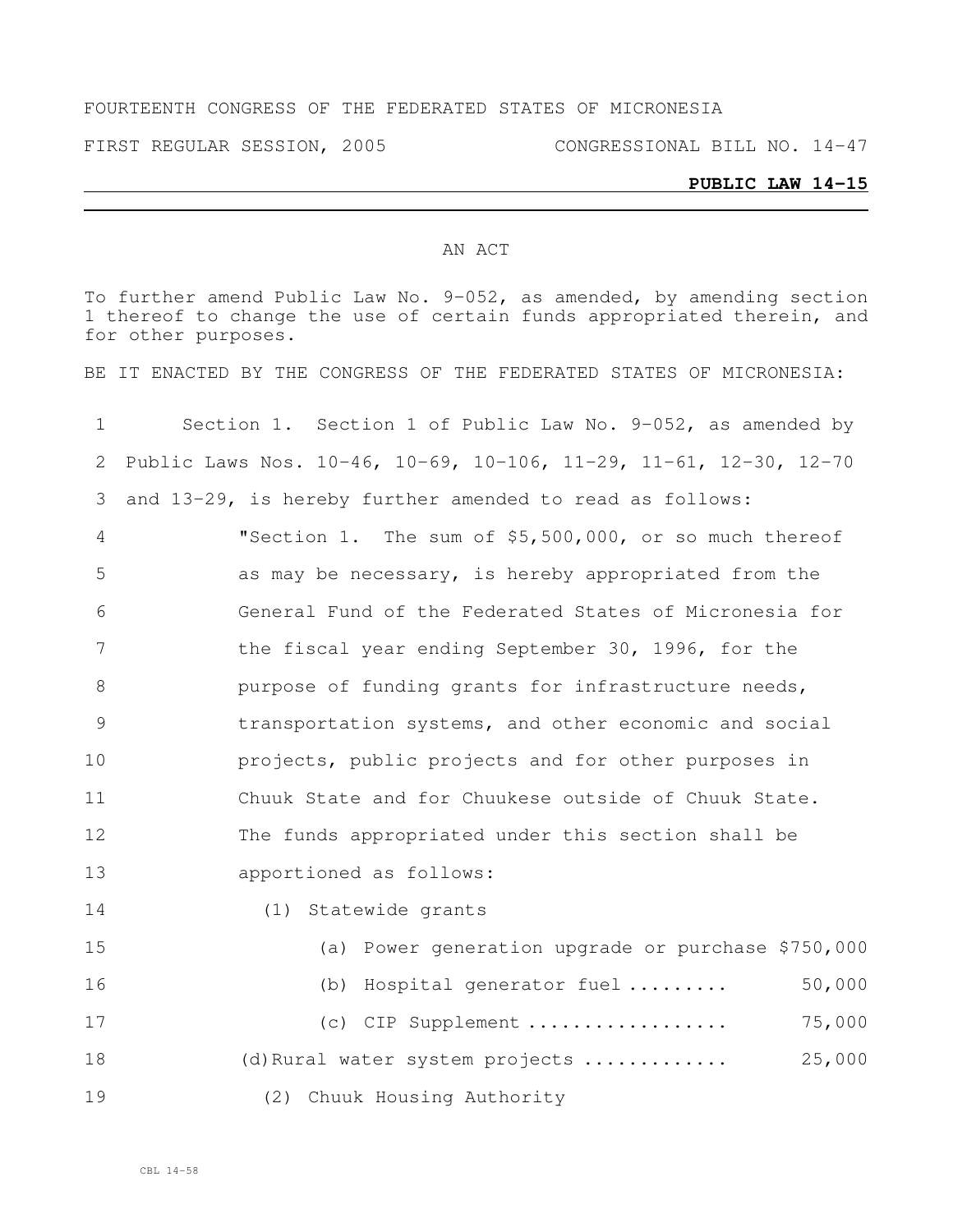| $\mathbf 1$     | (a) Loan fund                                  | 130,000 |       |
|-----------------|------------------------------------------------|---------|-------|
| 2               | (b) Operations \$                              | 20,000  |       |
| 3               | (3) Mortlocks                                  |         |       |
| 4               | (a) Infrastructure development and             |         |       |
| 5               | other economic and social development projects |         |       |
| 6               | (i) Lekinioch, other Mortlocks                 |         |       |
| $7\phantom{.0}$ | airports and other economic social             |         |       |
| 8               | development projects                           | $-0-$   |       |
| $\overline{9}$  | (ii) TA airport concrete paving                |         |       |
| 10              | and other economic and social development      |         |       |
| 11              |                                                | $-0-$   |       |
| 12              | (iii) Sub-state dock construction.             |         | $-0-$ |
| 13              | (iv) Electrical power line                     |         |       |
| 14              | installation                                   | $-0-$   |       |
| 15              | (v) Operations and office                      |         |       |
| 16              | renovation for Mayor of Satowan's Office       | $-0-$   |       |
| 17              | (vi) Kuttu road improvement                    | 20,000  |       |
| 18              | $(vii)$ Losap dock renovation                  | $-0-$   |       |
| 19              | (viii) Operations subsidy for                  |         |       |
| 20              | Satowan Municipality                           | $-0-$   |       |
| 21              | (b) Transportation services                    |         |       |
| 22              | (i) Nema passenger and cargo boat              |         |       |
| 23              | operations                                     | 100,000 |       |
| 24              | (ii) Moch passenger and cargo                  |         |       |
| 25              | boat operations                                | 100,000 |       |

of 6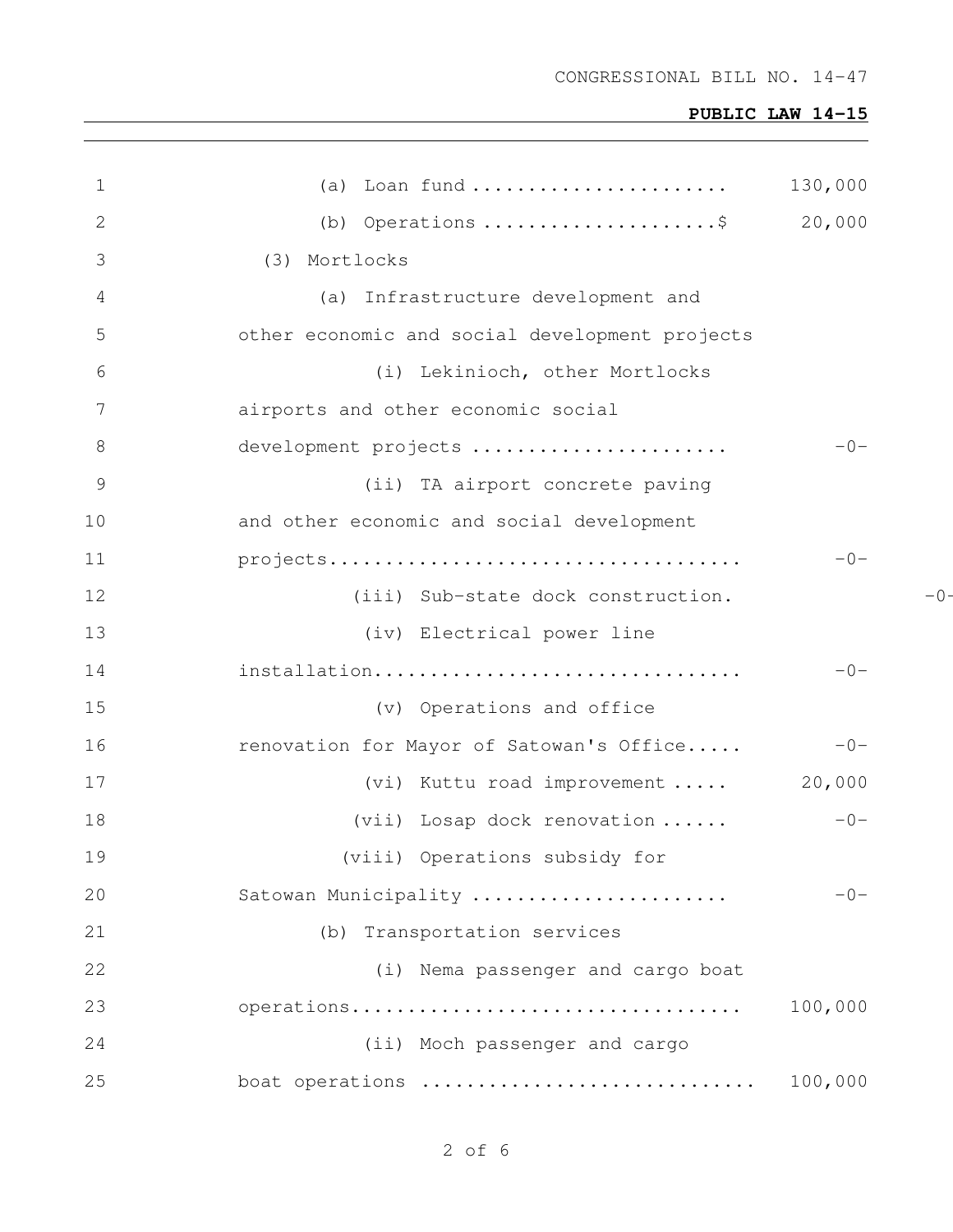| $\mathbf 1$    | (iii) Oneop-MSC fishing and cargo                                                                   |        |                 |
|----------------|-----------------------------------------------------------------------------------------------------|--------|-----------------|
| 2              | boat operations\$ $63,000$                                                                          |        |                 |
| 3              | (iv) Ettal fishing boat                                                                             |        |                 |
| 4              |                                                                                                     | 10,000 |                 |
| 5              | (c) Water development and catchment                                                                 |        |                 |
| 6              | $grants \ldots \ldots \ldots \ldots \ldots \ldots \ldots \ldots \ldots \ldots \ldots \ldots \ldots$ | 56,000 |                 |
| 7              | (d) Economic development grants                                                                     |        |                 |
| 8              | (i) Piggery                                                                                         | 70,000 |                 |
| $\overline{9}$ | $(i)$ Sewing                                                                                        | 49,974 |                 |
| 10             | (iii) Fishing grant assistance                                                                      | 30,000 |                 |
| 11             | (iv) Furnishings and cabinet                                                                        |        |                 |
| 12             |                                                                                                     | 2,996  |                 |
| 13             | (e) Social development grants                                                                       |        |                 |
| 14             | (i) Kuttu community projects                                                                        | 18,493 |                 |
| 15             | (ii) Community halls - adjusted to                                                                  |        |                 |
| 16             | match the amount expended through $9/30/01$ 274,289                                                 |        |                 |
| 17             | (iii) Youth activities - adjusted                                                                   |        |                 |
| 18             | to match the amount expended through 9/30/01                                                        |        | 35 <sub>1</sub> |
| 19             | (iv) Lukeisel youth sports                                                                          |        |                 |
| 20             | activities                                                                                          | 5,000  |                 |
| 21             | (v) Education on the results of                                                                     |        |                 |
| 22             | the FSM Economic Summit                                                                             | 6,000  |                 |
| 23             | (f) Administrative costs (2.5% each                                                                 |        |                 |
| 24             |                                                                                                     | 22,000 |                 |
| 25             | (g) Mortlocks Leadership                                                                            |        |                 |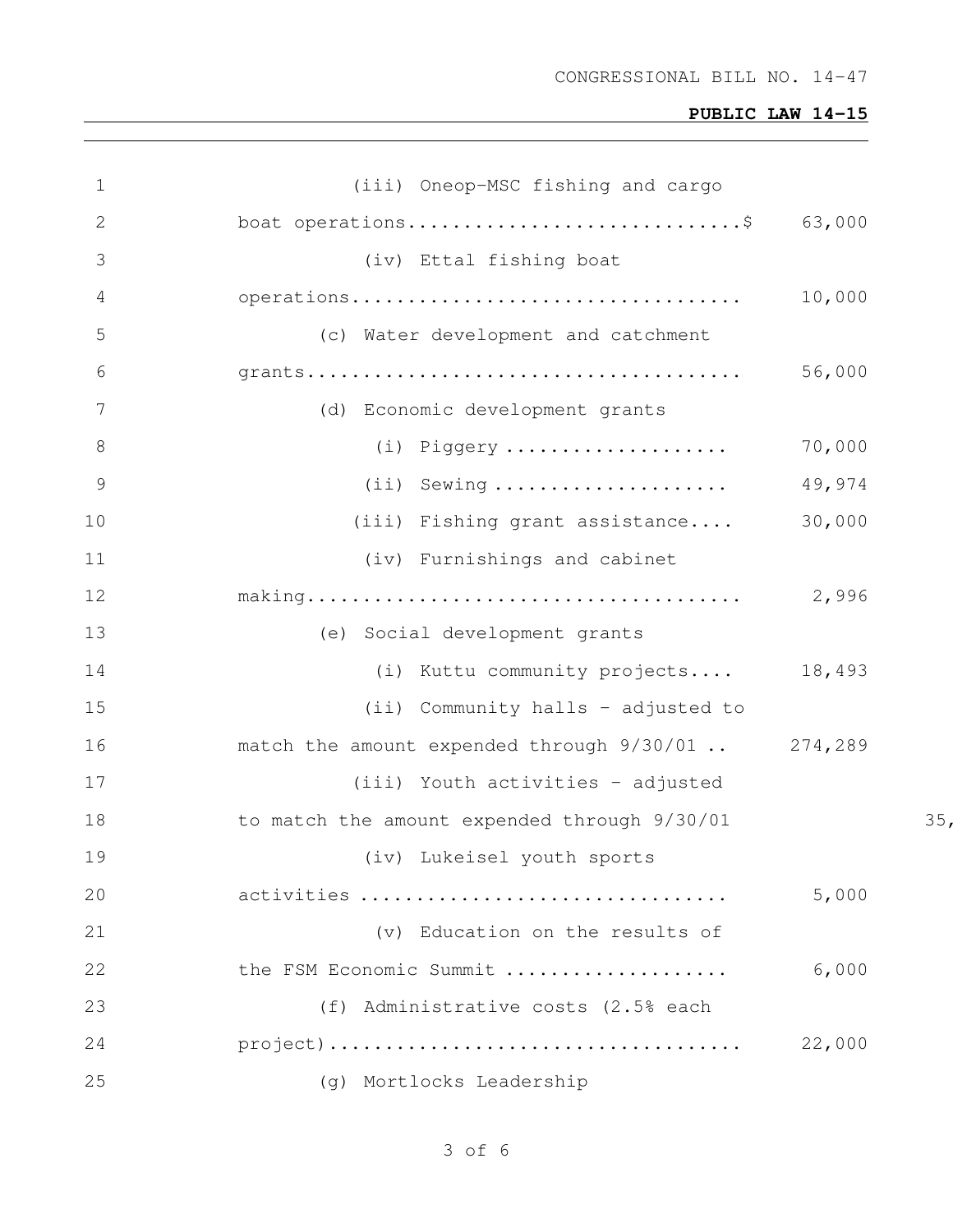| 1     | Conference                              | 6,251   |
|-------|-----------------------------------------|---------|
| 2     | (h) Mortlocks typhoon-proof             |         |
| 3     | shelter project \$                      | 10,000  |
| 4     | (i) Kuttu typhoon-proof shelter         |         |
| 5     |                                         | 5,000   |
| 6     | (j) Satowan typhoon-proof shelter       |         |
| 7     |                                         | 5,000   |
| $8\,$ | (4) Southern Namoneas                   |         |
| 9     | (a) Infrastructure development grants   |         |
| 10    | and/or other needs                      |         |
| 11    | $(i)$ Tonoas                            | 200,000 |
| 12    | $(i)$ Uman                              | 200,000 |
| 13    | $(iii)$ Fefen                           | 200,000 |
| 14    | $(iv)$ Parem                            | 50,000  |
| 15    |                                         | 50,000  |
| 16    | (b) Social and economic grant           |         |
| 17    | assistance, including for the Southern  |         |
| 18    | Namoneas community in Pohnpei           | 310,000 |
| 19    | (5) Faichuk                             |         |
| 20    | (a) Road construction, heavy equipment, |         |
| 21    | shipping costs, and training            | 420,000 |
| 22    | (b) Road construction operations        | $-0-$   |
| 23    | (c) School and dispensary sites         |         |
| 24    |                                         | 40,000  |
| 25    | (d) Social and economic project         |         |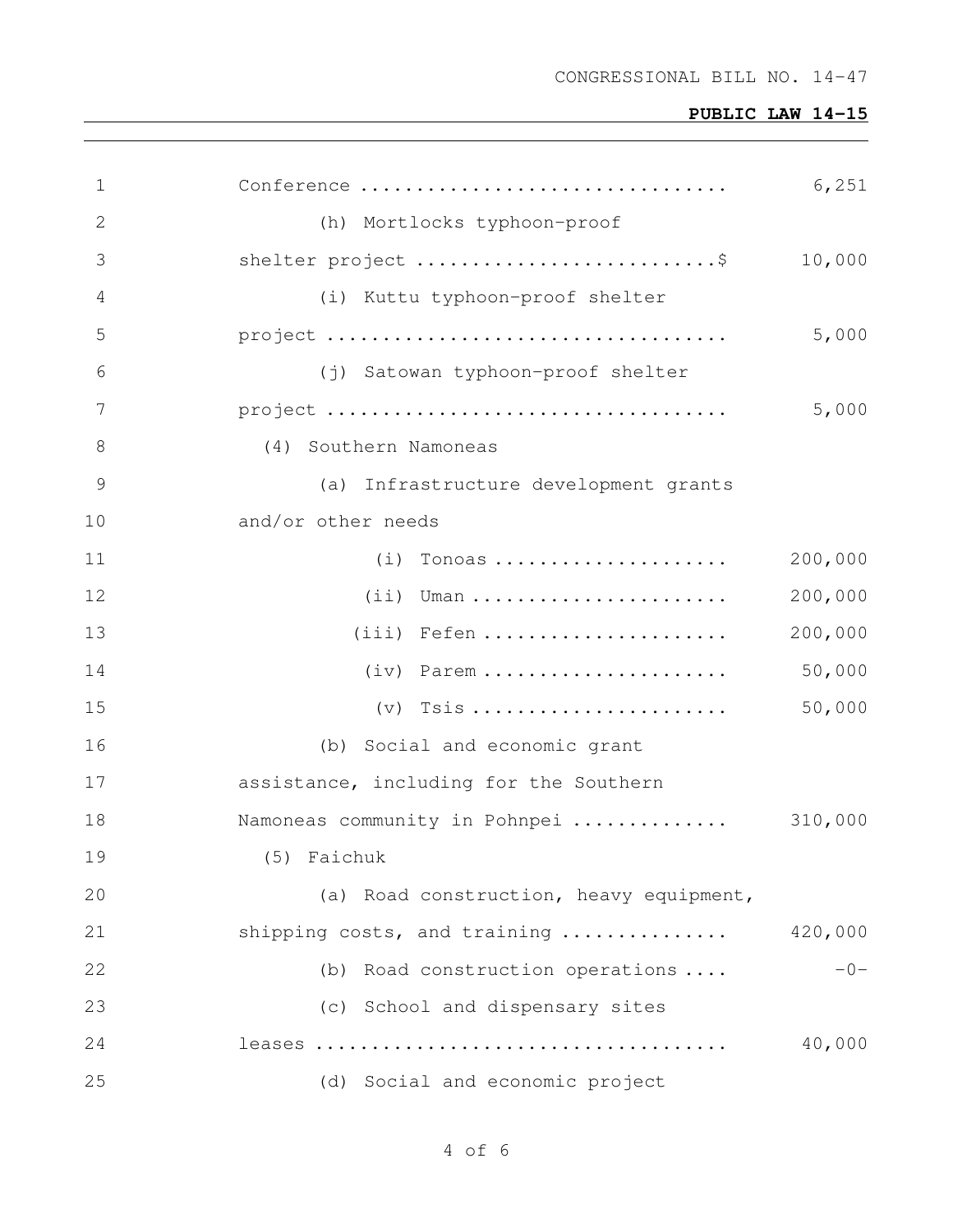| $\mathbf 1$    |                                         | 400,000    |
|----------------|-----------------------------------------|------------|
| $\mathbf{2}$   | (e) Vehicles                            |            |
| 3              | (i) Chuuk (partial payment) \$          | 70,000     |
| 4              | (ii) Honolulu Association               | 30,000     |
| 5              | (f) Leadership economic summit          |            |
| 6              |                                         | 25,000     |
| $\overline{7}$ |                                         | 15,000     |
| $8\,$          | (6) Northern Namoneas                   |            |
| $\mathcal{G}$  | (a) Weno Housing Authority revolving    |            |
| 10             |                                         | 150,000    |
| 11             | (b) Youth development project           | 50,000     |
| 12             | (c) Economic grant assistance           | 170,000    |
| 13             | (d) Road and other social development   |            |
| 14             |                                         | 549,000    |
| 15             | (e) Northern Namoneas Development       |            |
| 16             | Authority - operations fund             | 31,000     |
| 17             | (f) Fono public project                 | 30,000     |
| 18             | $(g)$ Fono legal fee                    | 20,000     |
| 19             | (7) Northwest Region                    |            |
| 20             | Completed projects and programs.<br>(a) | 489,227    |
| 21             | Food Relief Assistance<br>(b)           | $10,773$ " |
| 22             |                                         |            |
| 23             |                                         |            |
| 24             |                                         |            |
| 25             |                                         |            |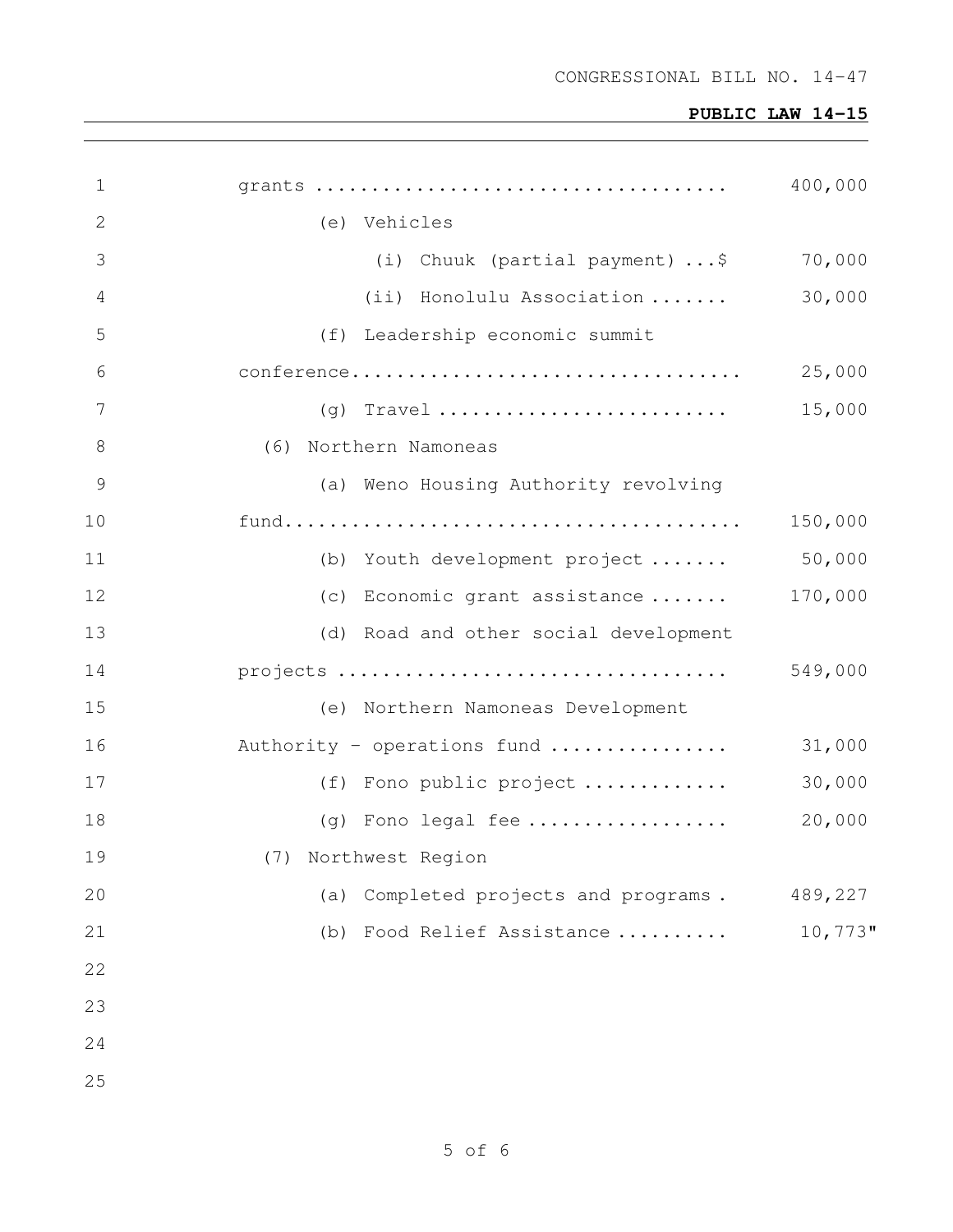| $\mathbf 1$     |                                                             |                                                           |                                          |                                |
|-----------------|-------------------------------------------------------------|-----------------------------------------------------------|------------------------------------------|--------------------------------|
| $\mathbf{2}$    |                                                             | Section 2. This act shall become law upon approval by the |                                          |                                |
| 3               | President of the Federated States of Micronesia or upon its |                                                           |                                          |                                |
| 4               | becoming law without such approval.                         |                                                           |                                          |                                |
| 5               |                                                             |                                                           |                                          |                                |
| $\sqrt{6}$      |                                                             |                                                           |                                          |                                |
| $7\phantom{.0}$ |                                                             |                                                           |                                          |                                |
| $\,8\,$         |                                                             |                                                           |                                          |                                |
| $\mathcal{G}$   |                                                             |                                                           | June 28, 2005                            |                                |
| 10              |                                                             |                                                           |                                          |                                |
| 11              |                                                             |                                                           |                                          |                                |
| 12              |                                                             |                                                           |                                          |                                |
| 13              |                                                             |                                                           |                                          |                                |
| 14              |                                                             |                                                           | Redley Killion for<br>Joseph J. Urusemal |                                |
| 15              |                                                             |                                                           | President                                | Federated States of Micronesia |
| 16              |                                                             |                                                           |                                          |                                |
| 17              |                                                             |                                                           |                                          |                                |
| 18              |                                                             |                                                           |                                          |                                |
| 19              |                                                             |                                                           |                                          |                                |
| $20$            |                                                             |                                                           |                                          |                                |
| 21              |                                                             |                                                           |                                          |                                |
| 22              |                                                             |                                                           |                                          |                                |
| 23              |                                                             |                                                           |                                          |                                |
| 24              |                                                             |                                                           |                                          |                                |
| 25              |                                                             |                                                           |                                          |                                |